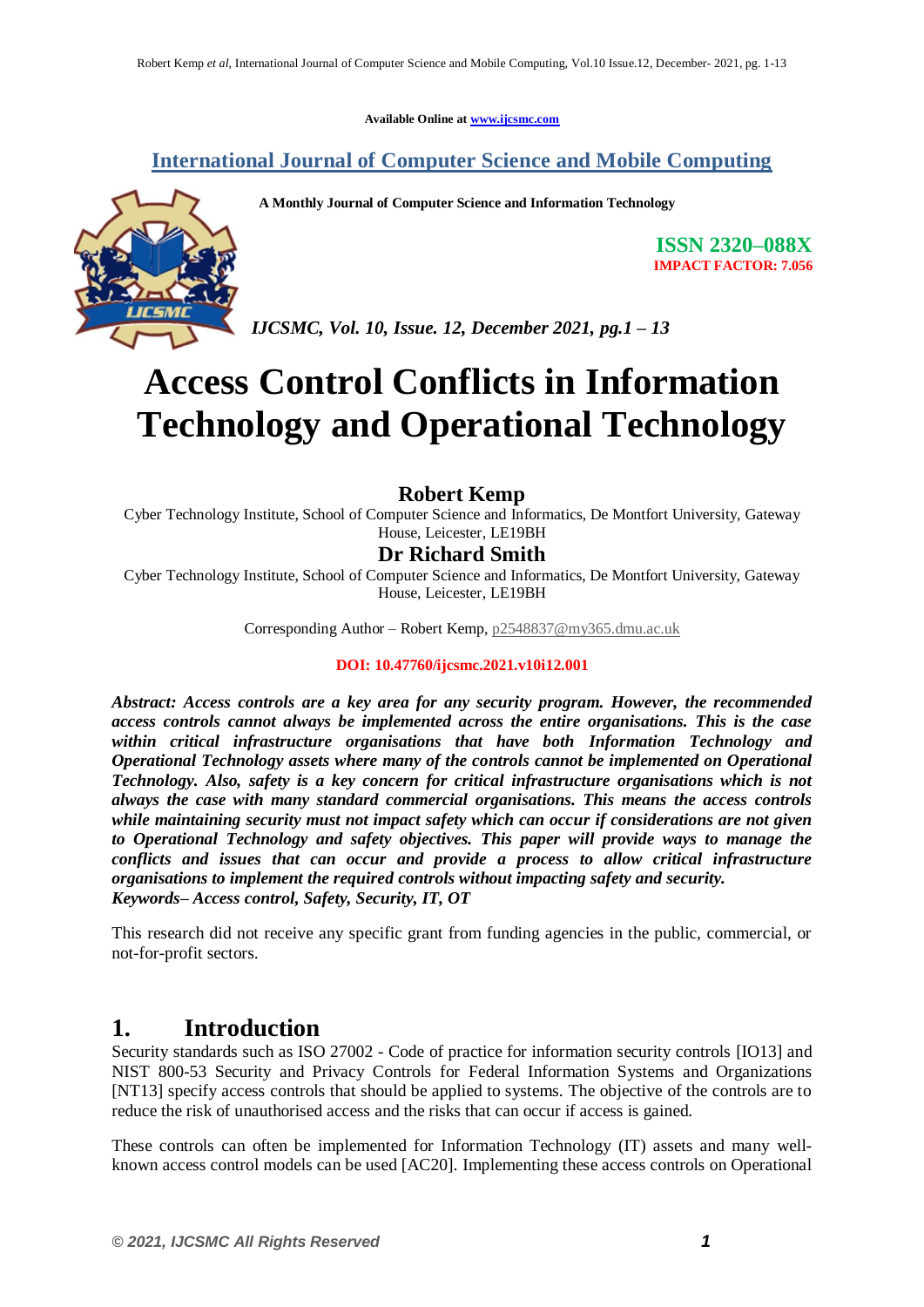Technology (OT) is not as easy and often conflicts and issues will arise [CA12], as the control cannot be implemented in the same manner on the OT asset as it was for the IT asset.

Even when the controls can be implemented the implementation may impact safety [RP13]. If that occurs the organisation needs to find a way to reduce the impact on safety and still implement the control or reduce the risk the control was implemented to manage.

An industry that faces these issues is the Critical Infrastructure (CI) industry. Sectors such as power stations and water treatment plants as examples use both IT and OT systems and have a high demand for safety and security. Breaches in CI organisations have taken place and a lack of access controls has been a cause of the breach. A report [DS16] of a cyber-attack at three Ukraine power stations that caused a blackout highlighted weak access controls were one of the reasons the attack was able to take place.

This paper is looking at logical access control and controlling access to data and systems. Physical access control will not be covered, however many of the concepts and details in this section will be of use in the physical control area as well.

#### **1.1. Problem and novelty of solution**

The main problems this paper is going to resolve are certain authentication methods may not work with OT [NT15] or for safety reasons they may need to be bypassed.

Well known security principles such as least privilege [LC07] and segregation of duties can conflict with OT configuration and safety concepts.

Another problem is the account management controls such as the use of shared accounts for OT and the impact of password reset processes on safety [RP15].

The deployment of access control via technology such as Microsoft Active Directory (AD) is not possible on all OT devices.

This paper is going to help resolve those problems and provide a contribution in the OT, safety, and access control area by these activities within the paper:

- Permissions Analysis Analyse the safety and OT conflicts for various security principles related to permissions and show how to maintain compliance to the security principles while resolving the conflicts.
- Account management Provide alternative methods to handle account management for OT devices while not impacting safety.
- Authentication remediation Highlight the conflicts around authentication and provide compensating controls.
- New access control model Introduce a new access control model that can be used for both security and safety access control objectives.

This paper will review current access controls and identify conflicts in IT, OT, safety, and security. It will provide the details required for the CI organisation to implement the access controls in the OT/IT environment and still meet the safety and security goals of the CI organisation.

Research in this area has focused on creating access control models for various different scenarios such as emergency access [SA15], or a time-based model [EM13] for when availability is critical. A paper by [KB13] looked at making access control decisions based off risk which is similar to what this paper is considering when it comes to access control decisions based on safety and security risks and conflicts.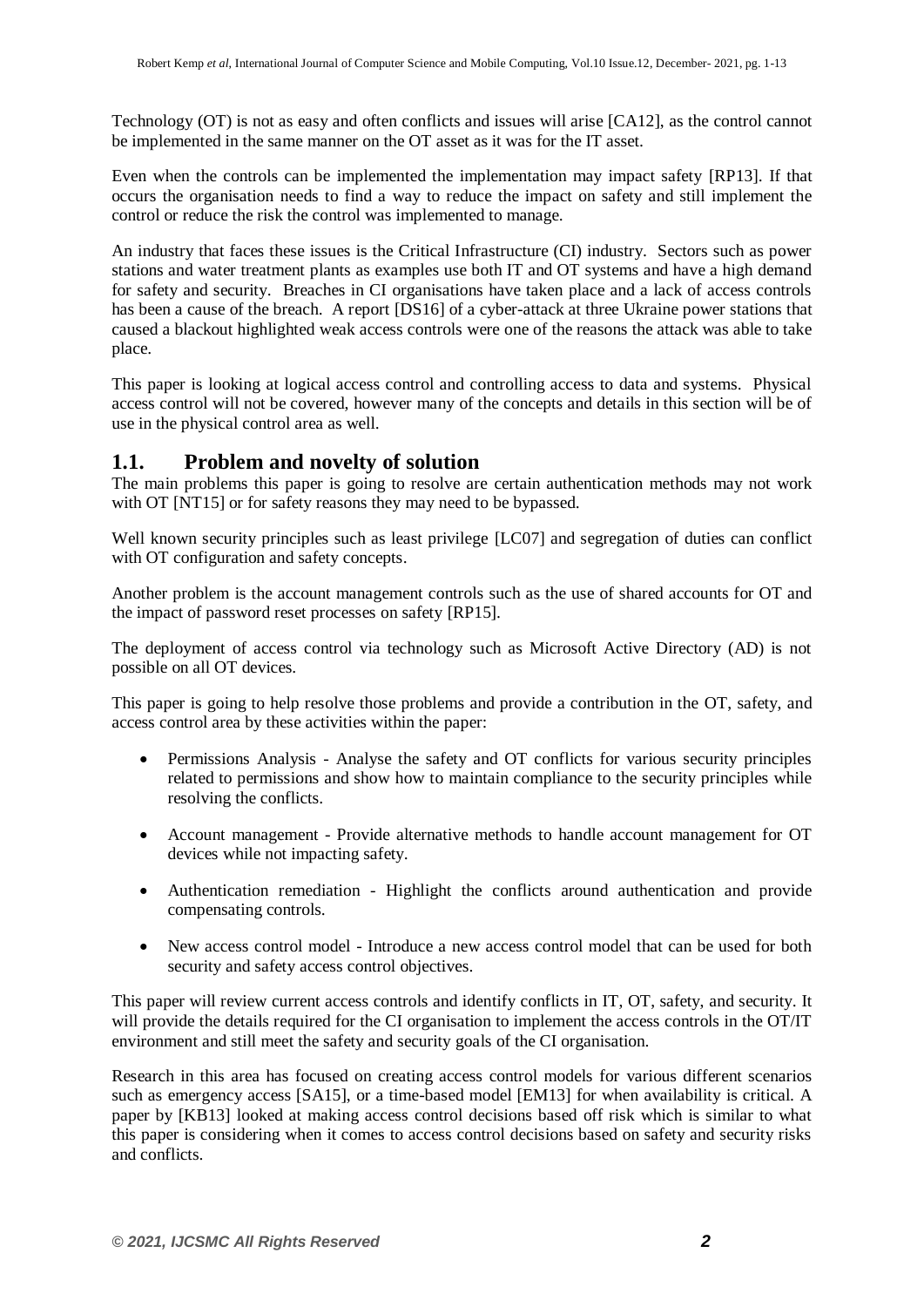Many standards such as NIST 800-82 Special Publication 800-82 Guide To Industrial Control Systems (ICS) Security [NT15] and NERC CIP-007-6 Cyber Security – Systems Security Management [NC14] describe access controls that should be applied to OT for CI organisations. However, it does not establish conflicts that can occur when trying to apply the controls from a safety perspective or offer alternative controls. This paper will do that and provide the information required to overcome the problems presented here.

The rest of the paper is organized as follows section 2 will assess the differences between safety, security, IT and OT. Section 3 will briefly cover the recommended access controls that should be applied. The conflicts and issues and how to resolve them will be the focus of section 4. Section 5 will present the Safety Based Access Control (S-BAC) model and the final section of the paper section 6 is the conclusion.

## **2. Differences with safety, security, IT and OT**

### **2.1. Safety and Security**

The objective of safety can be to ensure users are free from harm or injury while security is around protecting data and systems using the security triad of Confidentiality, Integrity and Availability  $(CIA)$ .

Safety systems have in the past been designed to protect against non-malicious circumstances [RP13] while security systems were designed to protect against intentional malicious circumstances [SK15]. There were exceptions to this but overall, that was the approach taken. As the areas converge more and risks begin to impact them both this is becoming less of a difference.

Terminology is an area where they differ [MB06] with terms such as hazard, vulnerability, control, and safeguard having similar meanings but using different terms.

Security tends to focus a lot of the controls it has on external threats such as unauthorised access while safety has controls which are more internally facing such as equipment failure.

A difference that also impacts the way safety and security operates is that they are managed by separate teams [WY14]. The other differences mentioned such as terms and objectives can mean the two teams take a different approach to each area and do not work closely. This can make it more difficult when both areas are converging more and require an efficient way of working together.

As IT, OT, and the components that CI organisations require become more integrated this also brings safety and security closer together as security incidents can now lead to safety incidents [FR12], which is another reason both areas need to be managed in a more integrated manner.

## **2.2. IT and OT**

The introduction section discussed that many of the problems with access control can be the way the controls are applied to IT, will not be possible with OT. This then either results in controls not being implemented or OT devices and the running of the organisation being negatively impacted. For this reason, it is important to describe what each one is and the differences they have as by understanding the differences the CI organisation should be able to better understand how to apply the controls to both.

IT is a term used to cover many different devices such as routers, laptops, servers, and applications. While OT devices interface with physical devices and can include Industrial Control Systems (ICS), Supervisory Control and Data Acquisition (SCADA) and Programme Logic Controllers (PLC).

They have both been the subject of cyber security attacks in recent years. For example, malware known as Triton compromised a Saudi Arabian petrochemical plant [DF19] and impacted the OT safety systems. Also, an IT application that customers used to book flights with British Airways was compromised [IO20] resulting in customers credit card details being stolen. Although most security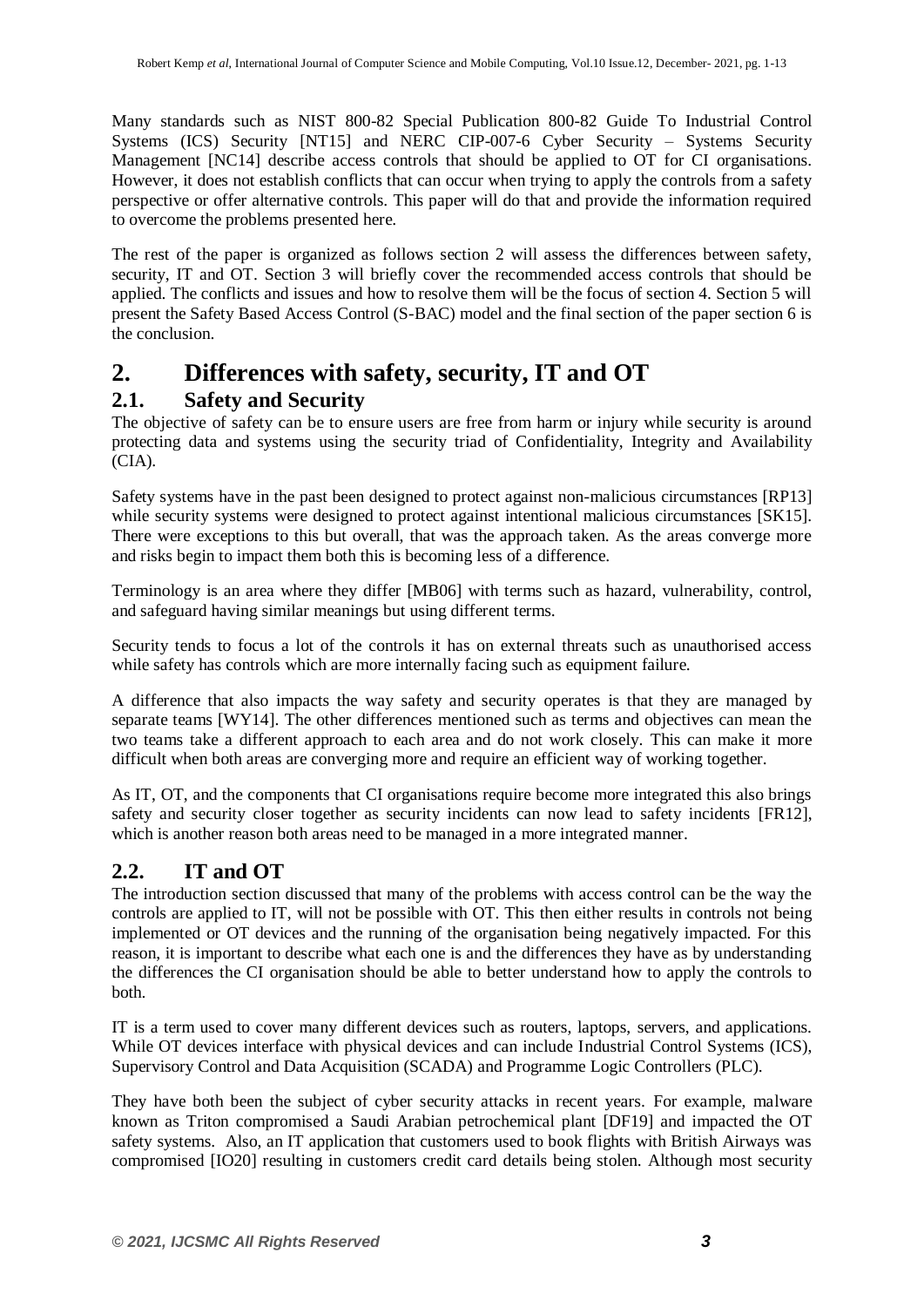incidents are IT related OT security incidents are increasing [BF19]. These incidents highlight the need for security controls over both sets of technology.

In the past OT and IT were very distinct separate areas of technology but over time they have converged [CA12] and now interact more closely and share similar technologies. This has advantages but also disadvantages as the risks that IT systems faced are now being faced by OT systems [JH15], but as will be described they are not designed to operate in the same way and for that reason cannot always use the same controls in the same manner to manage those risks.

Unlike IT devices, OT devices did not consider security in the design and use of the systems [YC15].

A difference between IT and OT is the lifespan of the technology, OT is expected to have a much longer lifespan it can be over 20 years while IT is usually much shorter such as around 5 years [OL19]. Even though IT systems have a shorter lifespan they have updates applied throughout that time to help them stay secure and resolve vulnerabilities that were not known at the time of release. OT does not apply the same principal on updates to their systems as there is a strong focus on not impacting availability which an update could have. However, security risks can also impact availability, so this difference needs to be overcome.

OT often uses proprietary or less well-known protocols and does not integrate well with other OT or IT devices. Whereas IT uses more open and well-known protocols, and the systems can interact with each other even when they are created by different vendors.

The reliability of OT and IT is important for the organisation, however for OT due to the physical devices they manage it is even more critical than IT [DT18] and so requires a higher standard of reliability with less risk of failure.

This section has shown some key differences in safety and security as well as IT and OT. These differences are the main reasons it can be difficult to apply access controls to both areas within CI organisations. By understanding the differences, it can help resolve the conflicts and issues that can occur when implementing the required access controls.

## <span id="page-3-0"></span>**3. Access Controls**

This section will list the main access controls and give a brief description of each in Table 1 - [Access](#page-4-0)  [Controls.](#page-4-0) Control areas often overlap and some controls from another area may be needed for the access controls to operate correctly these controls will be highlighted as supporting controls but will not be covered in detail here.

| <b>Control</b>            | <b>Description</b>                                                                                                                                                                                                   |
|---------------------------|----------------------------------------------------------------------------------------------------------------------------------------------------------------------------------------------------------------------|
| <b>Account Management</b> | There needs to be a process to manage the account through its lifecycle this<br>includes creating, maintaining, and decommissioning the account.                                                                     |
| Network Controls          | Access to devices can also be managed via network controls. Such as restricting to<br>an IP range, or a certain device. This is covered more under network controls and<br>is a supporting control for this section. |
| Authentication            | Users need to confirm their identity before they can gain access to systems and<br>data. Controls such as requiring a password or access tokens can help authenticate<br>the user.                                   |
| Permissions               | Access rights will be different for different users and the permissions need to be<br>managed from adding permissions to key principles such as least privilege being<br>enforced.                                   |
| <b>Access Reviews</b>     | Over time access rights can become out of date and it is important controls are in<br>place to remediate any issues.                                                                                                 |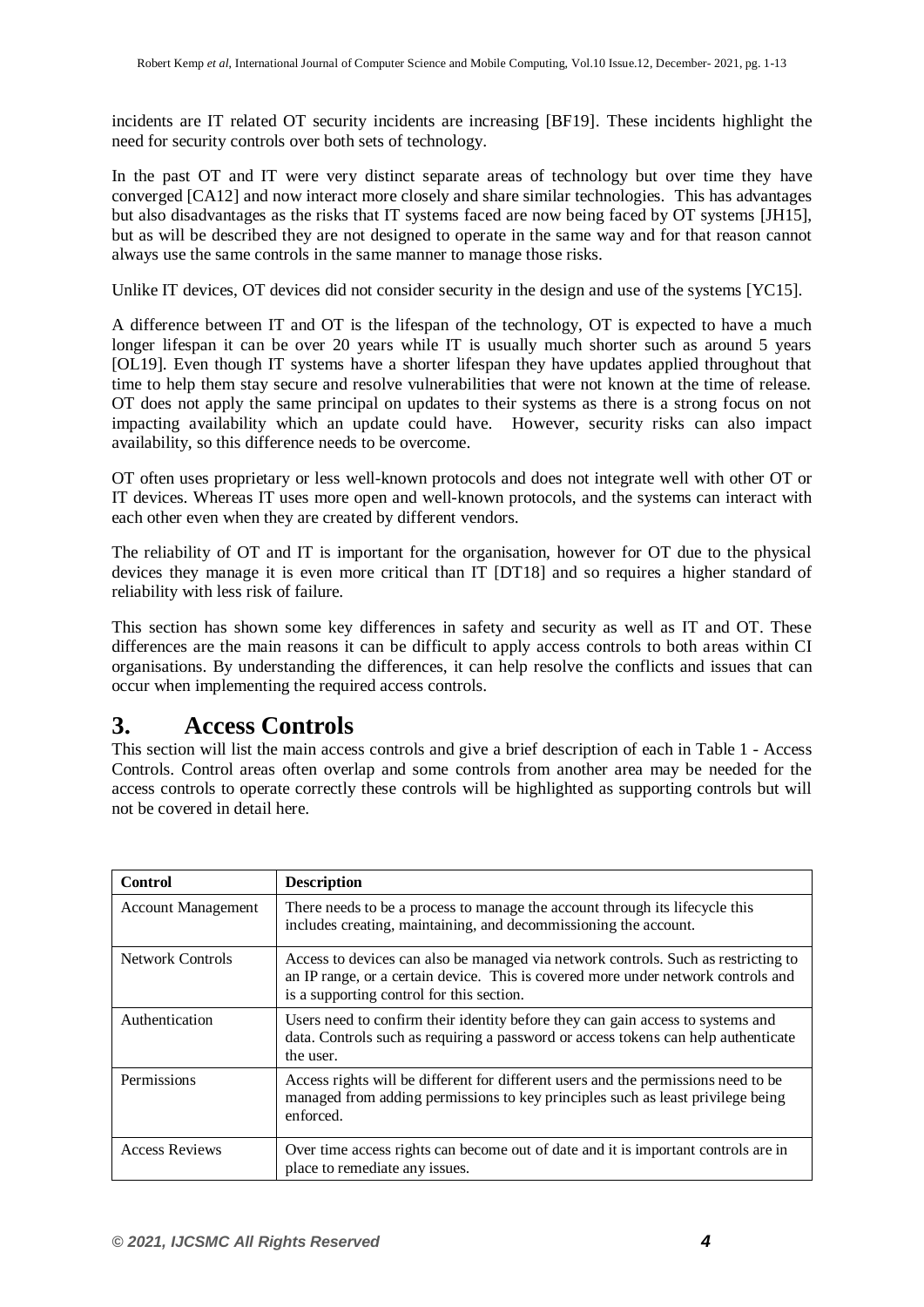| Segregation of duties | Users' roles should not allow for them to override processes such as request and<br>approve a change.                                                                      |
|-----------------------|----------------------------------------------------------------------------------------------------------------------------------------------------------------------------|
| Privileged Access     | Certain accounts will be privileged accounts and have more permissions than<br>standard accounts. These accounts will require extra controls due to the increased<br>risk. |
| Control governance    | This is a generic term that captures all the governance tasks around the control<br>such as reporting, metrics and creating the process documentation.                     |

#### Table 1 - Access Controls

<span id="page-4-0"></span>This list is just a brief description of each control and each control will have much more details and implementation options that the CI organisation must decide on. For example, the frequency of the access reviews, how are permissions granted and how is remote access managed are a few example decisions. Standards such as PCI DSS, NIST 800-53 and NERC CIP-007-6 can provide further information on the controls if required.

## <span id="page-4-1"></span>**4. Conflicts and Issue Resolution**

Section 3. Access [Controls](#page-3-0) described the controls that CI organisations can use. This section will now analyse the conflicts that can occur and provide solutions that can be put in place.

#### **4.1. Account management**

Account management is focused on the user and system accounts and how they are managed. It is closely connected with several HR controls.

#### **4.1.1. Shared accounts**

All users should be given a unique individual account but for technical and usability reasons a shared account may be required which will be used by many different people. IT and OT devices may require this, and it conflicts with the security control of accountability. Also, for safety reasons a team may need to use a shared account to access devices as well.

Some potential solutions to this issue are that the shared account should only work on that one device and not have access to other devices where individual accounts can be used. The CI organisation should configure the access to be set to local access and not remote access. This will make it easier to track usage as the user will be onsite and be easier to trace. Another control to track who is using the shared account is every time a user logs in with the shared account, they are prompted on the device to enter their network account username and password which only they will know this is then saved and can help track who uses the account. If the device cannot do the above control, a separate document should be used where users enter their details when they use the account. This can be abused, and users can enter the wrong name so spot checks should be done to ensure users are entering the correct name.

If remote access is required, the user will first have to access a system where they authenticate using their individual username and password and then from there use the shared account to access the device. To limit the risk of the shared account, as few permissions as required should be provided and the password should be reset whenever a user leaves or no longer needs to use the shared account to ensure they can no longer access it. Another option is instead of a shared account, the use of a break glass account can be put in place for times when a user needs to access the device but either their account does not work, or they do not have the required permissions

These solutions should allow the CI organisation to maintain compliance to the security standards while allowing safety and the CI organisation to operate.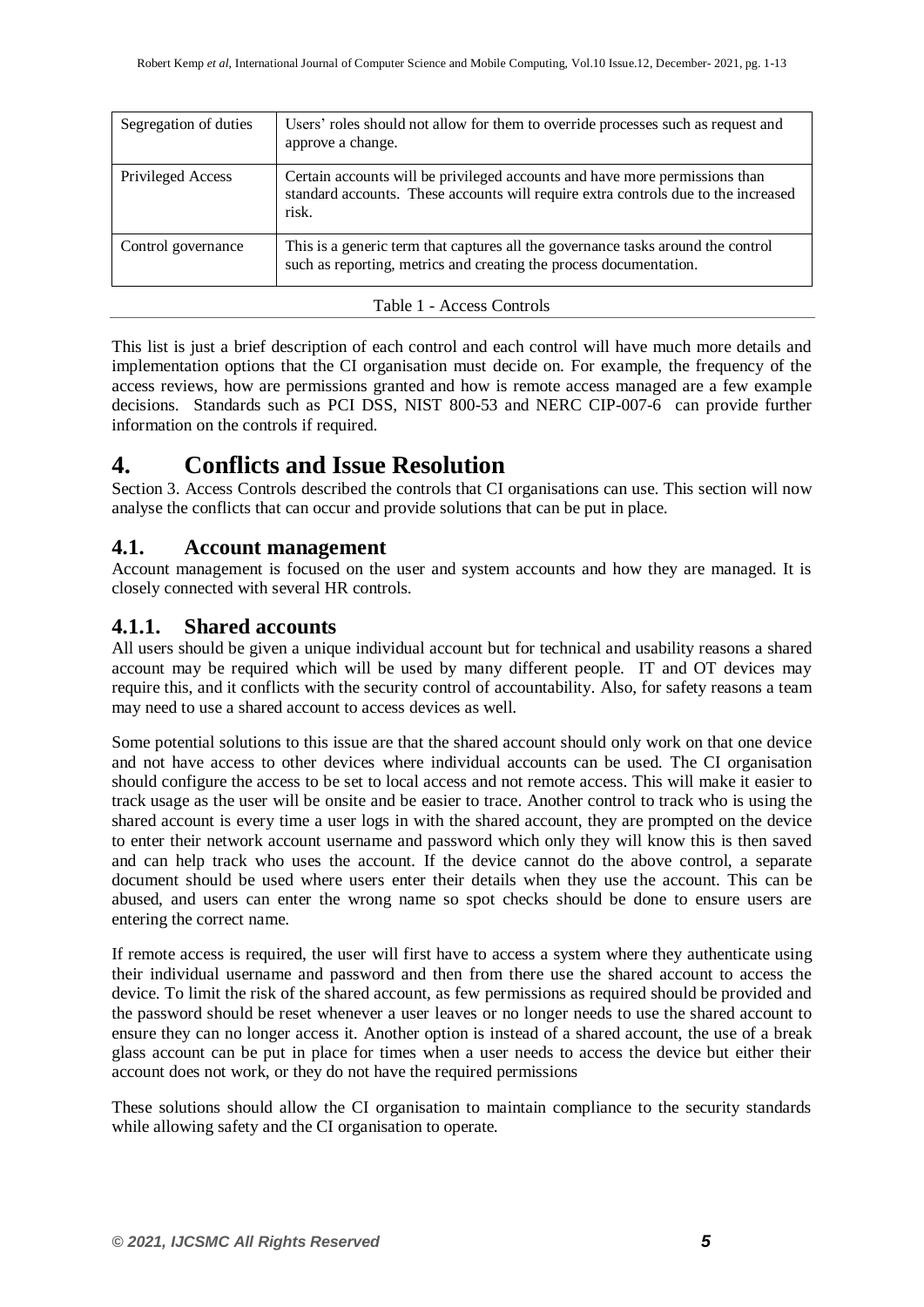### **4.1.2. Password reset**

Before a password is reset it needs to be confirmed the user is who they say they are. If a user is unable to prove who they are they will not be able to reset their password. This can cause issues from a safety perspective if access is required urgently.

Some options to resolve this includes asking the user to contact their line manager who should be able to identify them, they can then contact support to confirm the identity of the user. Another control is as HR would have more personal details about the user then support, HR could speak to the user and verify other details to get confirmation it is the correct person. Or if it is an emergency the support team can contact other members of the user's team and request, they carry out the work and explain what has happened.

These options should allow either the user to be confirmed and password reset, or at least other team members can carry out the work if it is urgent.

#### **4.2. Authentication**

For increased security remote access can require multi-factor authentication such as the use of a password and hardware token. A conflict for this control could be that many of the OT devices are not able to operate using the multi factor authentication method, they may only be able to use a password as authentication. Also, the safety team could be concerned if they need access and the authentication method fails or, they lose their device they may not be able to access the systems when required. If that is the case the following methods can help.

To allow remote access for these devices but still enforce multi-factor authentication the CI organisation can use a jump host. This device will allow the user to remotely connect using the multifactor authentication method and then from there they can access the OT device using their username and password. A concern was if the authentication method fails or is lost it can impact access. If the token fails or the user does not have it, a one-time code to bypass the token can be used and generated by support. However, support must ensure the user is who they claim to be first. The methods used earlier for password resets can also be used here.

Multi-factor authentication is a key control especially for users accessing systems remotely and the controls above can help maintain that control and provide solutions for the occasions it causes issues for the CI organisation.

#### **4.3. Permissions**

The permissions given to the accounts should follow certain principles and be managed to reduce the security and safety risks that incorrect permissions can create.

#### 4.3.1. Least privilege

Giving the least amount of permissions required is what security standards state, however many OT and safety devices are limited to the permissions they can provide, and it is often full control only. Also, the safety team may not have a requirement to have certain permissions all the time but in some situations, it may be required quickly. However, the permission of need to know would mean they would not have it right away and need to follow the process to get it added.

Some ways to resolve these conflicts and issues are to implement the control of dual control for certain high-risk tasks on the device and require two administrators to confirm the action. For example, opening the spillway gate requires two accounts to confirm before it takes place. Also, increased logging and monitoring can help detect accidental or intentional changes to the device and if captured early the impact can be reduced. Another control if the safety team needs more permissions in an emergency is the use of a special account. The account will be configured with all the required permissions and can be given to the team at short notice. The account will just need to be enabled when required, if the account is enabled an alert is sent to the safety and security teams and they can investigate why it was enabled and ensure it is for a valid reason. There is still a delay following this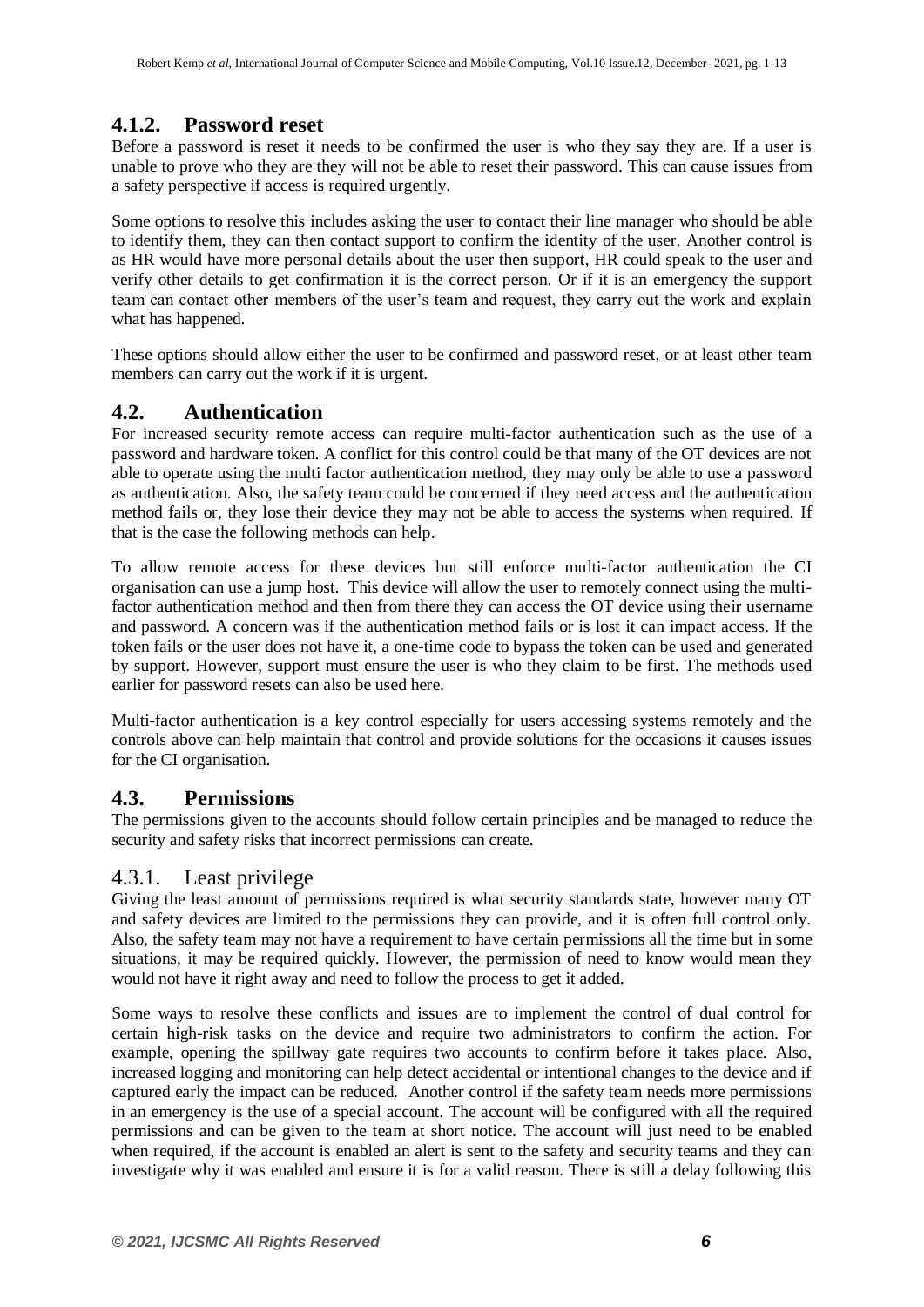process, but it should be shorter than the delay of requesting permissions and gaining approval and having them added to the users account then removed afterwards.

#### 4.3.2. Screen lockout

All accounts can have permissions that are set up to lock the device after 10 minutes of inactivity. However, the safety team has several monitoring devices that they will not use constantly but need to remain unlocked so they can monitor the information and alerts as they appear.

Some options to resolve this are to allow the account to not lock the device and screen but the user account only has read access to the application. They can see all the systems but to make changes they would need to login with a different account which has the screen lockout enabled. Physical security should be increased and limiting who has physical access to the device can reduce the risk of the screen not locking out. Another option if technically possible on the application/device is the system continues to display the alerts in real time on the screen after 10 minutes but when the mouse is moved, or keyboard pressed to carry out an action the user has to enter their password again.

#### **4.4. Segregation of duties**

Segregation of duties is not always possible as the CI organisation will have limited users and the safety team will often require users to manage multiple activities during a shift resulting in permissions that go against the segregation of duties control. Also, OT devices may allow one account to manage the device and access logs and that cannot be changed.

Controls that can be put in place to resolve conflicts in segregation of duties are to require the user to use two separate accounts. By segregating the accounts, it can help stop accidental conflicts. The user would have to make a conscious effort to swap accounts and carry out the task. The CI organisation should ensure all activities carried out by the users are logged and monitored this will help detect when the user is abusing their rights, such as approving their own changes. It is often not possible, but more staff could be hired. A compensating control would be training and awareness, it will help users understand the responsibilities they have and what is considered a conflict and should not be done even if the permissions make it possible. If an OT device has a segregation of duties conflict as they are designed to allow one account to carry out all tasks such as generating the logs and being able to delete them. The logs should be sent off the device to a read only Security information and Event Management (SIEM) solution where they can be monitored. A final control is if the OT device is critical another user could shadow the team member carrying out the work.

Segregation of duties has also been a difficult issue to resolve within IT, due to limited resources. So, having the issue with OT and safety is not unique but adds to the usual conflicts organisation's deal with for segregation of duties.

#### **4.5. Control governance**

A lot of the controls discussed so far will use a directory service tool such as Microsoft Active Directory (AD). AD makes the processes easier such as resetting passwords and enabling accounts. For OT devices using AD may not be possible and manual methods will be required. Also, as OT devices may have to have the access controls configured per device the support and OT owners will need to work closely together. Issues can occur when different teams share management of the process and when a large part of it is manual compared to the automated processes the rest of the CI organisation use.

To lower the risk of issues arising the CI organisation can implement one or more of the following solutions. Audits and checks should be conducted more often, as it is a manual process configuration errors are more likely for example not setting the right password complexity. The teams should follow the same settings as AD such as password length it will just have to be enforced on each system. Also, to resolve issues in a timely manner support staff who manage accounts on AD, also need a way to manage the accounts on the OT devices. They should be able to connect over the network to the devices to manage access control changes such as password resets. As a backup control support staff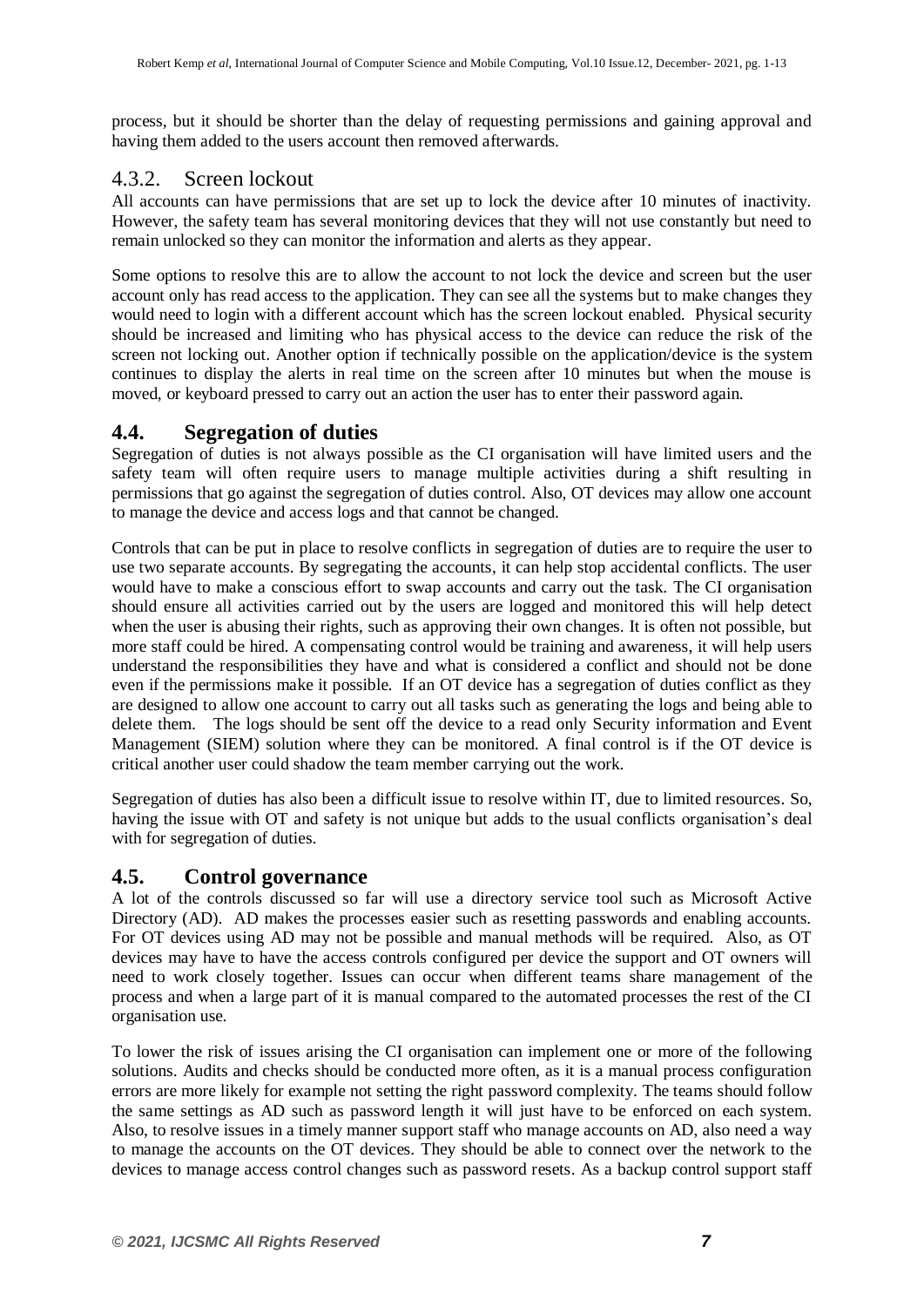should also be at the location where the devices are so if needed they can carry out the task locally at the device. Access reviews and account management should consider manual accounts and actions required and not just focus on AD. As a lot of the work will be manually done there should be a documented process created, and the asset owners given training on how to follow them. If the asset owners fail to follow the access control processes, then disciplinary action should be taken.

The need for manual processes for OT access control does not mean the controls will be less effective but it can be more time-consuming and require more resources to manage it to the same level as using a directory service like AD.

The controls and activities that have been described in this section are designed to reduce the risks of conflicts or remove the conflicts and allow the CI organisation to still carry out the access controls.

## **5. Safety Based Access Control (S-BAC) model**

The access controls discussed in this paper can be applied using an access control model that has been created called Safety Based Access Control (S-BAC). The model can be used in Role Based Access Control (RBAC) or Attribute Based Access Control (ABAC).

The key requirements of the S-BAC model are:

- It can be applied to all IT and OT systems and other hardware
- Security is enforced by default
- Safety is not compromised by the access control policies
- The model can respond to changes in safety and security

The objective of the requirements is to ensure the access controls can be applied to all applicable assets while not causing safety issues. To do this the S-BAC model will change the access controls as needed depending on the situation. The main components of the S-BAC model are:

- $\bullet$  Users (U) The users are making the access requests.
- Object  $(O)$  The asset that the user requires access to.
- Roles  $(R)$  Users may be placed in roles such as database administrator. If RBAC is being used.
- $\bullet$  Attributes (A) Describes details about the user, object, or permissions. If ABAC is being used.
- Permissions  $(P)$  Privileges the user has such as read access.
- Security Policy (SecP) This is the set of rules to determine if the requested access should be allowed, given the values of the attributes/roles of the user, object, and permissions. From a security perspective.
- Safety Policy (SafP) This is the set of rules to determine if the requested access should be allowed, given the values of the attributes/roles of the user, object, and permissions. From a safety perspective.
- Conflict Resolution (CR) Certain elements of the security policy may conflict with the safety policy and the conflict resolution will resolve those conflicts.
- $\bullet$  Security Conditions (SecC) These conditions will cover the security situation that the access request comes in from. It will be discussed later but the security condition for the request could be during a security breach, normal operations etc.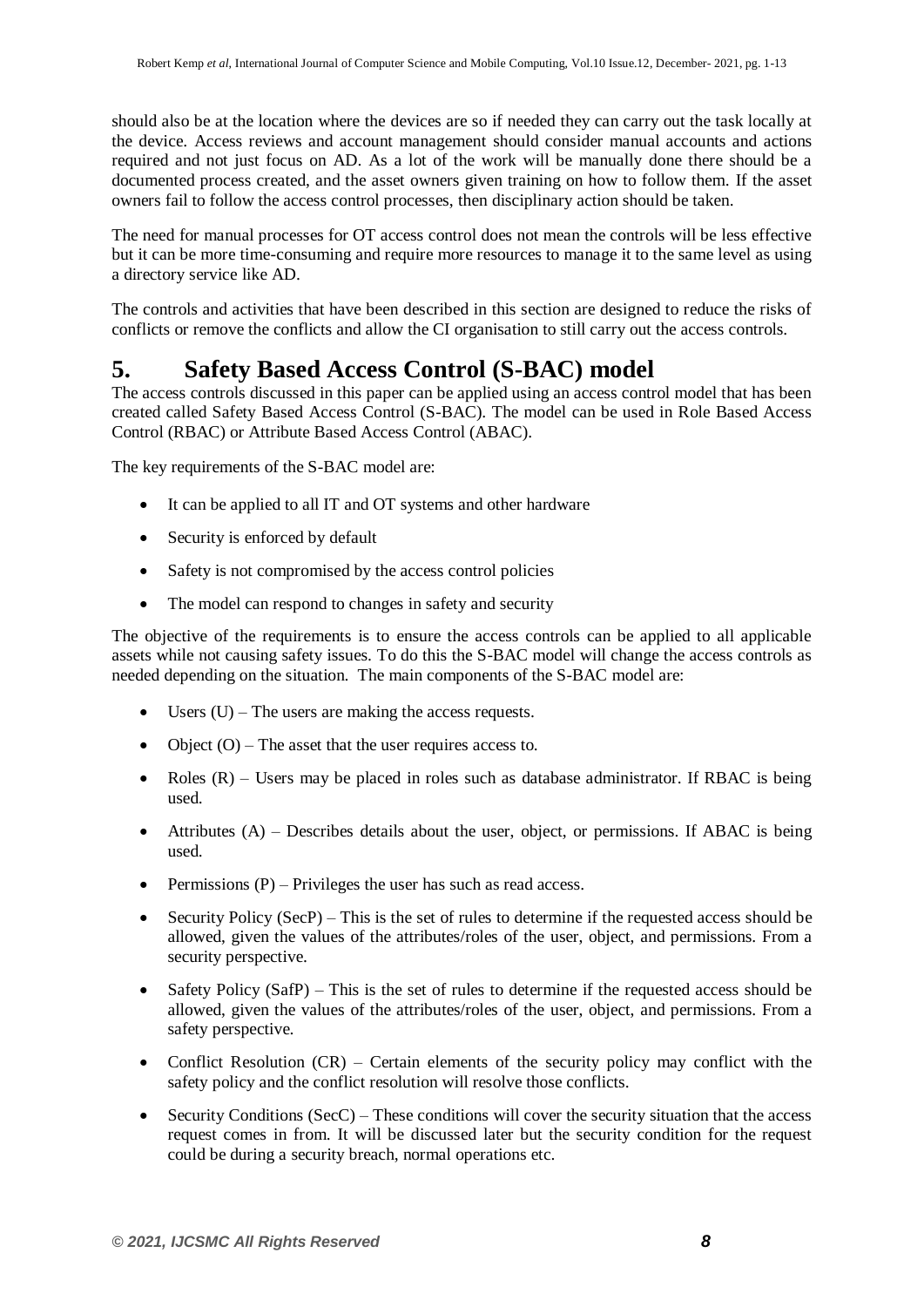Safety Conditions (SafC) - These conditions will cover the safety situation that the access request comes in from. The safety condition for the request could be during an emergency, normal operations etc.

Figure 1 - [S-BAC Model](#page-8-0) shows the components and the way they each interact with each other when an access request is made.

<span id="page-8-0"></span>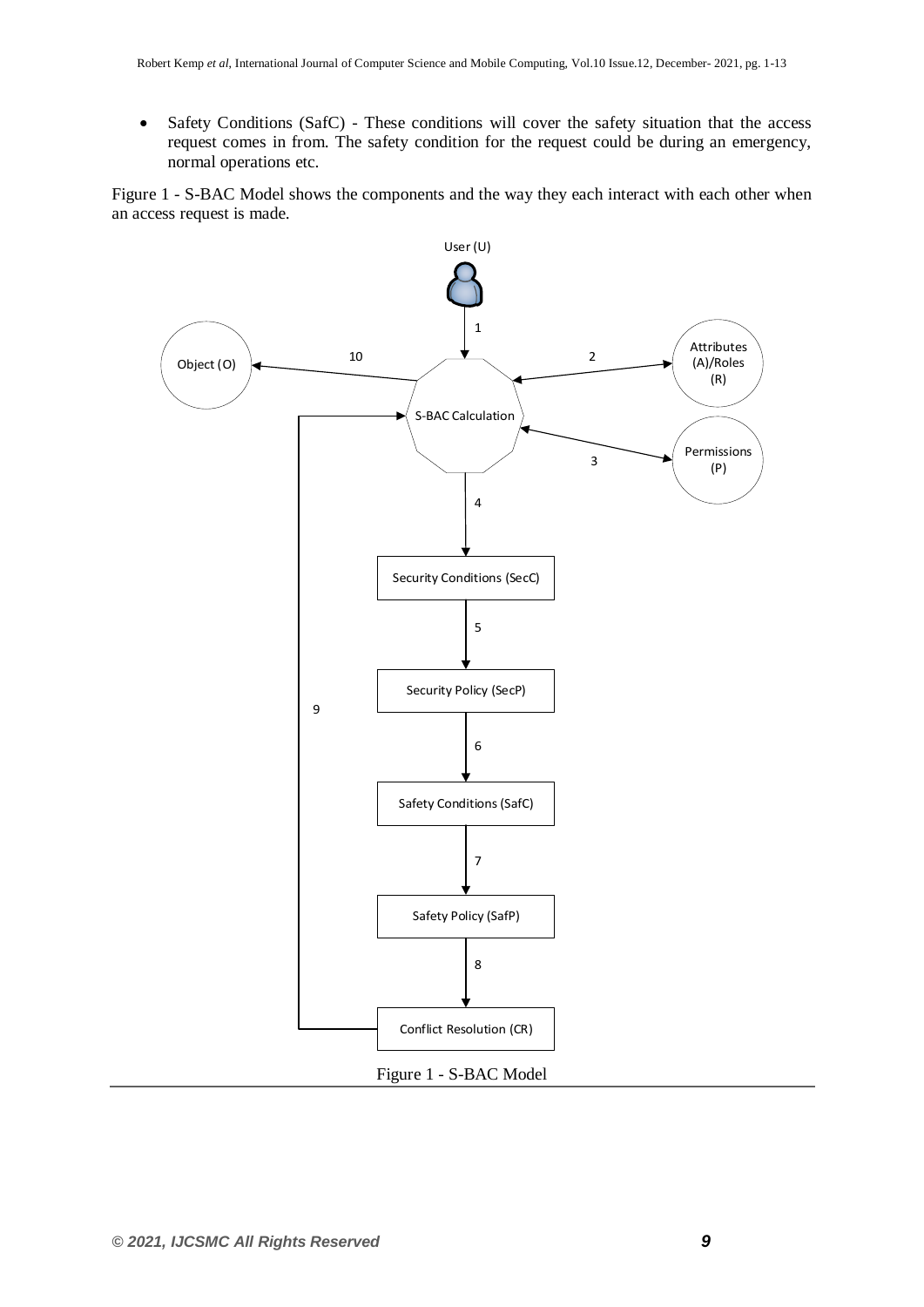A brief introduction to the steps in the model is given here and for the steps where more detailed information is needed that is given after the steps.

Step 1 – User requests access to an object such as SCADA server, or word document.

Step 2 – S-BAC calculation checks what roles\attributes the user has.

Step 3 – The S-BAC calculation checks the user's permissions to the requested object.

Step 4 – The S-BAC calculation establishes what the current security condition is for the object and organisation.

Step 5 – Once the security conditions has been established, the security policies that are used for that condition are evaluated.

Step 6 – Similar to step 4 but this time it is checking the current safety condition.

Step 7 - Once the safety condition has been established, the safety policies that are used for that conditions are evaluated.

Step 8 – As the security and safety policies have now been selected the S-BAC calculation analyses them both for conflicts between the policies.

Step 9 – The conflict resolution steps are then followed to resolve the conflicts, with the final access control permissions established by the S-BAC calculation.

Step 10 – The user is provided access to the object with the calculated access control rules.

The safety (SafC) and security (SecC) condition components of the model represent the conditions of the object or wider organisation during the user's access request. The reason different conditions are defined is because the required access control policy may change depending on what the safety or security condition is. For example, a different set of security rules would be applied during a security incident condition compared to normal operation. The defined conditions are:

- Normal operation
- Emergency operation
- Security incident
- Safety incident

In Figure 1 - [S-BAC Model](#page-8-0) once the safety and security conditions have been established and the corresponding access control policy has been applied. The conflict resolution component will assess both policies in respect of the subject and object to see if conflicts occur.

For example, the subject is required to use their individual account to access the object (stated in the security policy), but as the condition is a safety incident the subject requires the use of a shared administrator account (stated in the safety policy) these two rules conflict. The conflict resolution component assesses the conflict and performs the required steps which in this case is to allow access to the shared account while the safety condition remains at safety incident. While limiting the shared administrator account access to only the required device and also alerts the security and safety teams of the results so they can be investigated if required.

Resolutions to the conflicts can use the recommend controls in section 4 [Conflicts and Issue](#page-4-1)  [Resolution](#page-4-1) while the main controls mentioned in section 3 Access [Controls](#page-3-0) will help create the access control policies.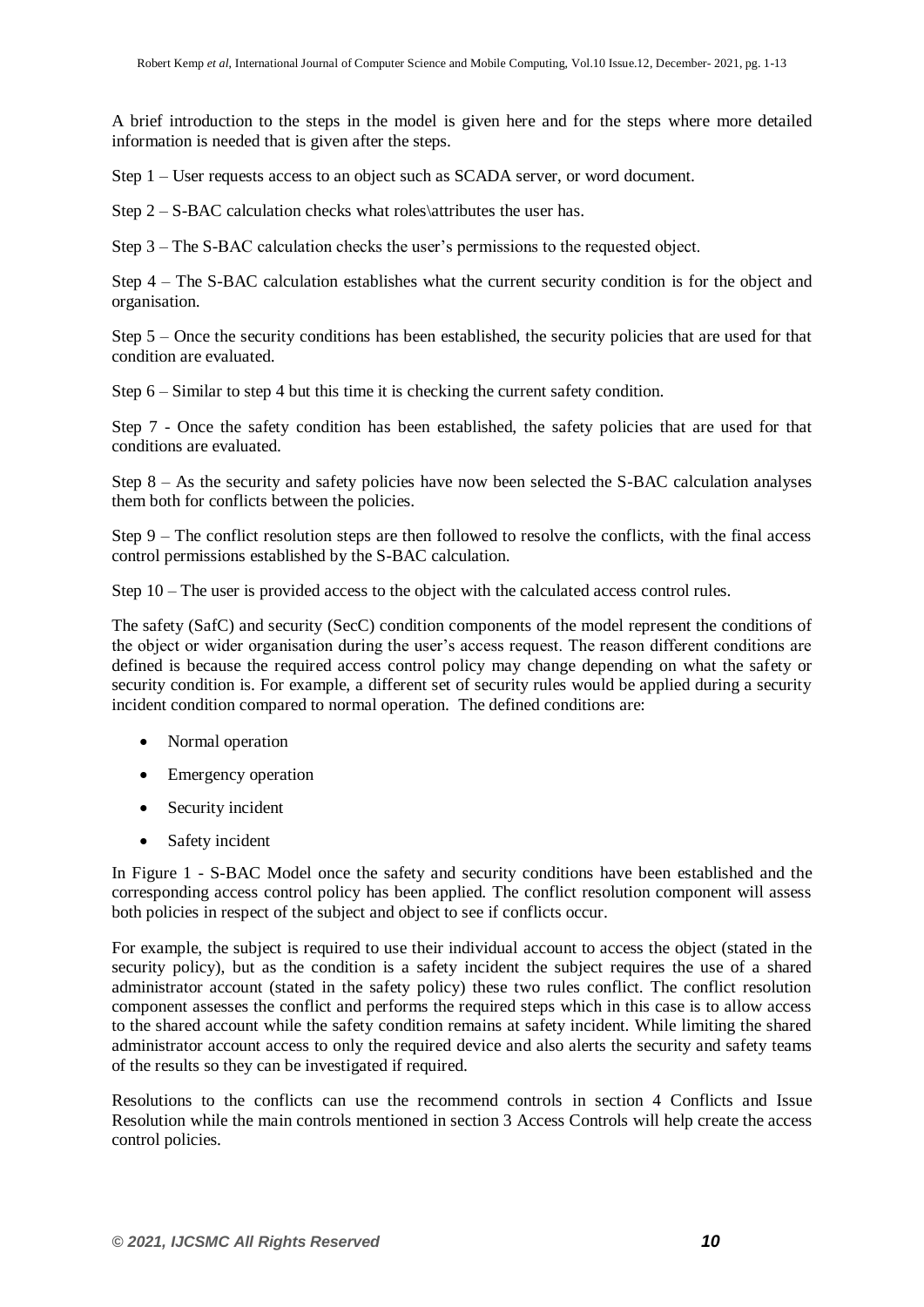Deciding on the safety and security conditions can be automated or done manually. The team can use the alerts that come from the assets and use them to help define certain conditions. For example, if an alert comes in that an asset that has been classed as critical and has a high uptime is showing as offline the alert will cause the condition to change to emergency and then the emergency safety and security access control policies will be used. It can also be done manually by the team that manage the access control processes for the organisation. If they became aware of a security incident and have detected unauthorised access on the network, they could set the security condition to security incident while the safety condition could remain at normal operation. The access control policies for security would use the security incident ones while safety remains using the normal operation access control policies. The conflict resolution component may respond differently on the safety and security access control policies depending on the conditions as well. In the previous example due to the security condition of security incident the security policies may override a safety access control rule that is usually allowed under normal conditions.

Controls have to be in place to stop the misusing of the safety and security conditions. One option is to have a time delay before changing conditions this allows the organisation to check if the change is required and is not being done to bypass access controls. The time delay could be 10 minutes and then it automatically changes conditions, or it could be set to not change until approved.

Increased logging and monitoring should take place when conditions change from normal, to detect if malicious actions are occurring due to the change in access control policies. The safety and security conditions should be changed back to normal operation as quickly as possible. If it looks like the issue may go on for a long time the access control team can look to give a few users extra permissions during that period, then change back to normal operation so the rest of the organisation go back to the usual access control policies.

## **6. Conclusion**

This paper has analysed access controls and the impact they can have on OT, safety, and security. The conflicts and issues that can arise were highlighted and remediation activities were created which was the aim of this paper.

This paper has shown that often a control that can be applied to IT, is not technically possible for OT or if it can be applied it can have a potentially negative impact on safety. The paper offered alternative controls that can comply with the aim of the original security control or at least reduce the risk while reducing the impact on safety.

The access control model that was created provides a good base to build on to implement many of the concepts and controls discussed in this paper. It was designed to be customised to suit the organisation and can be changed as required.

If a CI organisation did not implement an access control because it was going to impact safety, they need to consider that there could still be an impact to safety. As although the control was related to security if a security issue arises it could become a safety incident. This is one of the reasons safety and security need to be managed together and ways to implement controls in both areas need to be found rather than looking to avoid controls that negatively impact safety without considering the longer-term impact of that choice.

A future piece of work could be for the S-BAC model to have the algorithms and rules created to allow the model to be used by organisations.

It is likely security and safety requirements will increase in the future thus the occurrences of conflicts will continue to raise. The need to resolve those conflicts while maintaining safety and security will be even more important in the future and the methods used here can be applied to other security areas as needed.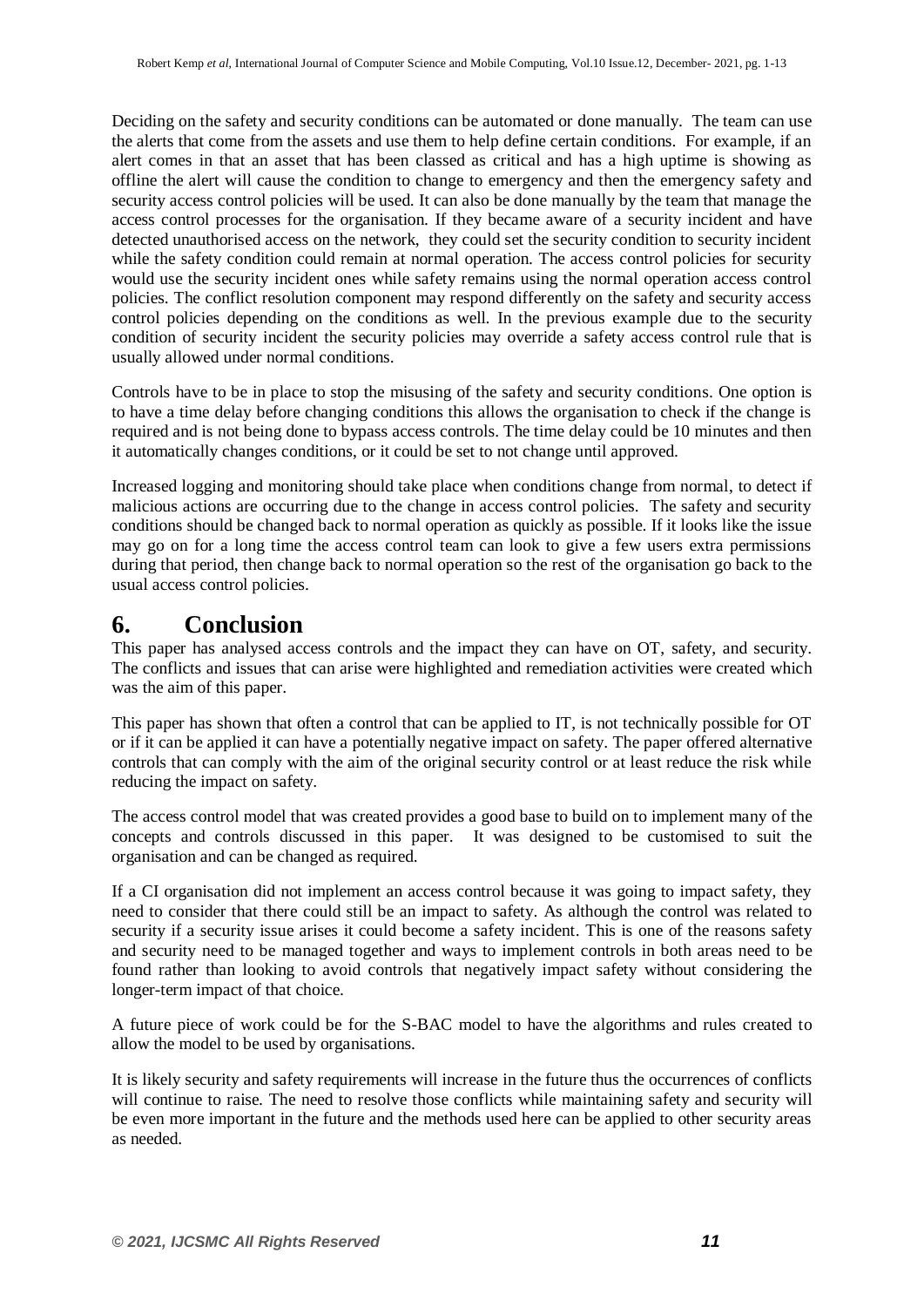# **References**

- **[1].** [AC20] R. Ausanka-Crues, Methods for Access Control: Advances and Limitations, 2020
- **[2].** [BF19] B. Filkins and D. Wylie, SANS 2019 State of OT/ICS Cybersecurity Survey, 2019
- **[3].** [CA12] C. Alcaraz, F. Gerardo and C. Fernando, Security aspects of SCADA and DCS environments. In Critical Infrastructure Protection, pp. 120-149. Springer Berlin Heidelberg, 2012
- **[4].** [DF19] D. Franzetti, Oil & Gas Cybersecurity and Process Safety Converge Thanks to TRITON, 2019, Accessed 2020, [https://securityboulevard.com/2019/02/oil-gas-cybersecurity](https://securityboulevard.com/2019/02/oil-gas-cybersecurity-and-process-safety-converge-thanks-to-triton/)[and-process-safety-converge-thanks-to-triton/](https://securityboulevard.com/2019/02/oil-gas-cybersecurity-and-process-safety-converge-thanks-to-triton/)
- **[5].** [DS16] United States Department of Homeland Security, ICS Alert (IR-ALERT-H-16-056- 01) Cyber-Attack Against Ukrainian Critical Infrastructure, Access 2019, [https://www.us](https://www.us-cert.gov/ics/alerts/IR-ALERT-H-16-056-01)[cert.gov/ics/alerts/IR-ALERT-H-16-056-01](https://www.us-cert.gov/ics/alerts/IR-ALERT-H-16-056-01)
- **[6].** [DT18] D. Timpson and E. Moradian, A Methodology to Enhance Industrial Control System Security. Procedia Computer Science. 126. 2117-2126, 2018. 10.1016/j.procs.2018.07.240.
- **[7].** [EM13] E. Magkos and V. Chrissikopoulos, T-ABAC: An attribute-based access control model for real-time availability in highly dynamic systems. Proceedings - International Symposium on Computers and Communications, 2013. 000143-000148. 10.1109/ISCC.2013.6754936.
- **[8].** [FR12] F. Reichenbach, J. Endresen, M. Chowdhury and J. Rossebo, A Pragmatic Approach on Combined Safety and Security Risk Analysis, 21012. 239-244. 10.1109/ISSREW.2012.98.
- **[9].** [IO13] International Organization for Standardization, Information technology Security techniques — Information security management systems — Requirements, Second edition, 2013.
- **[10].**[IO20] Information Commissioner's Office, British Airways, 2020, Accessed 2020, <https://ico.org.uk/action-weve-taken/enforcement/british-airways/>
- **[11].**[JH15] J. Holcomb, Definitive Guide to Cybersecurity for the Oil & Gas Industry, 2015, Accessed 2020,

https://www.ciosummits.com/Online Assets Leidos Definitive Guide to Cyber for Oil an d\_Gas\_eBook.pdf

- **[12].**[KB13] K. Bijon, R. Krishnan and R. Sandhu, A framework for risk-aware role based access control. 2013 IEEE Conference on Communications and Network Security, CNS 2013. 462- 469, 2013. 10.1109/CNS.2013.6682761.
- **[13].**[LC07] C. Liang and J. Crampton, Inter-domain role mapping and least privilege. Proceedings of ACM Symposium on Access Control Models and Technologies, SACMAT. 157-162, 2007
- **[14].**[MB06] M. Bartnes, Safety vs. security?, Proceedings of the 8th International Conference on Probabilistic Safety Assessment and Management May 14-18, 2006, New Orleans, Louisiana, USA, 2006
- **[15].**[NC14] North American Electric Reliability Corporation, CIP-007-6 Cyber Security Systems Security Management, 2014
- **[16].**[NT13] National Institute of Standards and Technology, Special Publication 800-53 Security and Privacy Controls for Federal Information Systems and Organizations, 2013
- **[17].**[NT15] National Institute of Standards and Technology, Special Publication 800-82 Guide To Industrial Control Systems (ICS) Security, 2015
- **[18].**[OL19] Owl, Protecting Critical Infrastructure in the DoD Landscape, 2019, Accessed 2020, https://owlcyberdefense.com/wp-content/uploads/2019/06/19-OWL-W013-V1-CI-in-the-DoD-Landscape.pdf
- **[19].**[RP13] R. Piggin, Process Safety and Cyber Security Convergence: Lessons Identified, But Not Learnt? 2013
- **[20].**[RP15] R. Piggin and H. Boyes, Safety and security a story of interdependence 2015